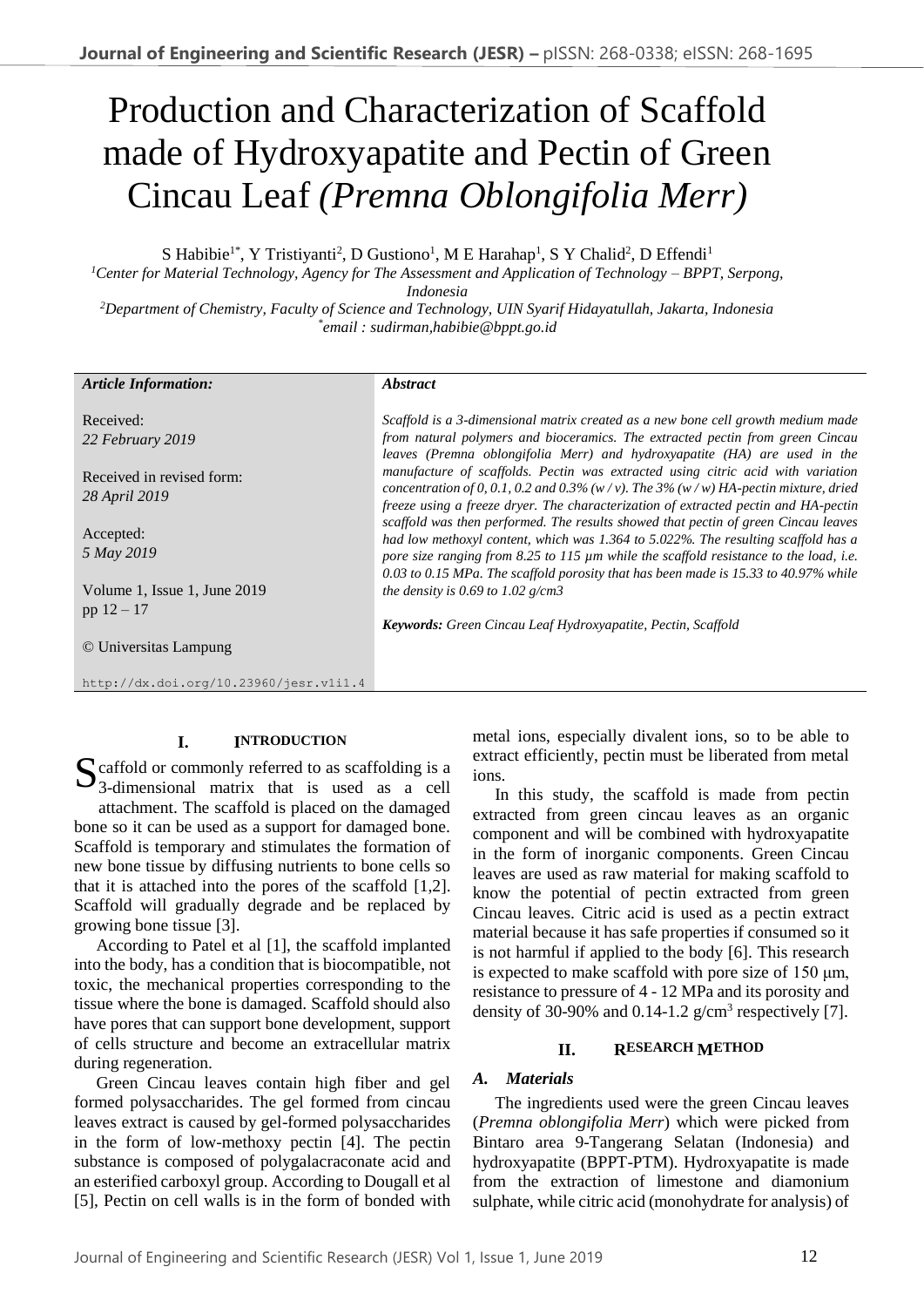the KGaA Brand, ethanol 95% (absolute for analysis),  $CaCl<sub>2</sub> > 98%$  and sodium hydroxide (pellets for analysis) are obtained from the ingredients store chemistry.

## **B.** *Pectin Extraction*

Green Cincau leaves (*Premna oblongifolia, Merr*) are washed, then cut into small pieces. The cut leaves are then dried by oven at 600C for 24 hours and crushed using a blender to powder. The 500 ml aquadest was heated at 800C and then added citric acid, i.e. 0, 0.1, 0.2 and 0.3% (w/v). The hot citric acid solution was then added 25 g of Cincau leaf powder and stirred using stirrer for 15 minutes at a speed of 600 rpm, then filtered using a filter cloth to obtain gel of Cincau. The Cincau gel was isolated by adding ethanol 95% (v/v) with a volume ratio 1:1 and was allowed to sit overnight with a temperature of 50C. Cincau gel that has been soaked overnight then filtered using a cloth so that the resulting precipitate pectin. The pectin deposit is placed on a heat-resistant plastic wristwatch. Extracted pectin was dried in oven at 600C for 24 hours to produce dried pectin. Pectin is crushed using blender for 2 minutes to produce pectin powder.

# *C. Production of Scaffold*

Scaffold is made from pectin gel with a concentration of 3%  $(w / v)$  for each variation of pectin sample (citric acid concentration, ie 0, 0.1, 0.2 and 0.3%) and mixed with hydroxyapatite (HA) with a concentration of  $3\%$  (v/w) so that the ratio of pectin concentration to HA is 50:50. The pectin powder that has been added aquadest is then stirred using a stirrer for 4 hours until the gel is homogeneous. The homogenous pectin gel is then added slowly with a hydroxyapatite slurry and stirred for 1 hour until the mixture is homogeneous. The mixture was added with  $CaCl<sub>2</sub> 0.03 M$  and stirred for 30 minutes. The mixture of pectin gel and hydroxyapatite was then molded into the mould and frozen with a freezer for 24 hours at - 130C. The frozen scaffold is then dried freeze using freeze dryer for overnight at -350℃ and pressure of 120 bar.

# *D. Characterization of Pectin*

Pectin extracted from green Cincau leaves (*Premna oblongifolia, Merr*) was characterized to determine the nature of the resulting pectin, such as: yield of pectin, equivalent weight, methoxy content, and galacturonate acid level, degree of esterification and functional group and FTIR.

# *E. Characterization of Scaffold HA-Pectin*

HA-Pectin Scaffolds are tested for SEM to determine surface morphology, porosity and density, as well as strength tests, degradation capabilities.

#### **III.** RESULTS AND **DISCUSSION**

## *A. Pectin*

Increased citric acid concentration causes the increase of yield, methoxy content, galacturonat acid level and degree of esterification pectin of green Cincau leaves. However, the pectin equivalent weight of green Cincau leaves decreased as the concentration of citric acid increased.

## *B. Yields*

Increased citric acid concentration, causing the yield of extracted pectin of green Cincau leaves also increased.  $Ca^{2+}$  ions that replace  $H^+$  ions in citric acid cause the pectin to dissolve in water so that it can be extracted [8].

## *C. Equivalent Weight*

Citric acid causes the polymer structure of pectin to be depolymerized [9], hydrolysis of glycosidic bond [10] and decrease of pectin equivalent weight [6]. The increase of acid concentration, causing many pectin polymer chains to be eliminated, thereby lowering the value of the equivalent weights obtained.

#### *D. Metoxyl Content*

Increased concentrations of citric acid lead to increased metoxyl levels of green Cincau leaves (Premna oblongifolia Merr). The increased acid concentration causes, the more glycosidic bonds in the esterified galacturonat acid are β-eliminated. The methoxyl present in carbon number  $6$  ( $C^{-6}$ ), may be either demetoxylation or release methoxyl (-OCH3). Demetoxylation occurs by methoxy or methyl ester (- OCH3) undergoing hydrolysis at an alkaline atmosphere through a saponification process resulting in methanol [11]. Methoxyl content is inversely proportional to the result of determination of equivalent weight. The lower the equivalent weigh indicates the esterified galacturonat acid (-COOCH3) increases so that the methoxyl (-OCH3) levels increase as well.

## *E. Galacturonat Acid Content*

Galacturonat acid is the basic structure of pectin in linear form that binds to other polysaccharides as a side chain [6]. The levels of galacturonat acid increase with the increase of citric acid concentration. This occurs because of the acid that causes the hydrolysis of nonuronic acids [10], so that the levels of galacturonate acid increase along with the hydrolysis of non uronic acid. The non-uronate compounds are D-galactose, Larabinose and L-ramnose [12].

#### *F. Degree of Esterification*

In the determination of equivalent weights, calculated galactic acid is non-esterified (-COOH). The degree of esterification determines the esterified galacturonate acid (-COOCH3). Increased citrate acid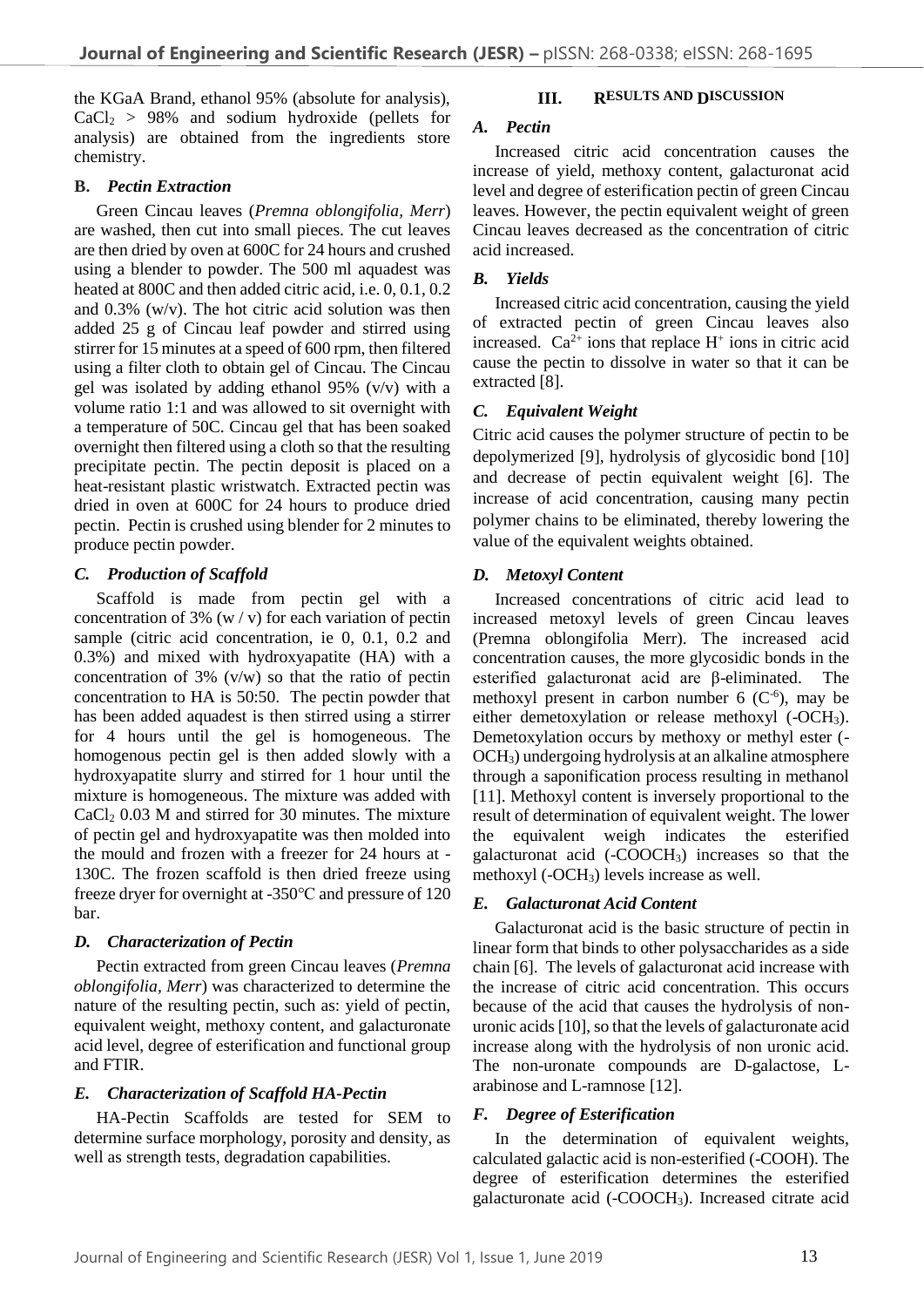concentration causes the equivalent weight or galacturonate acid that does not undergo esterification is getting smaller. It causes galacturonate acid which undergoes esterification or degree of esterification increases with increasing of citric acid concentration. The increasing degree of esterification has a high methoxy content along with an increase in citric acid concentration.

## *G. IR Spectrum Analysis*

Peak intensity shows that pectin extract of green Cincau leaves has low degree of esterification [13]. It is also proved on the characterization of pectin of green Cincau leaves which have low degree of esterification that is 12,656-13,750%. Pectin which has a low methoxy content can form a gel that is not soluble in water because of the presence of divalent ions that have a positive charge. The interaction between the carboxyl group at low ester levels with  $Ca^{2+}$  ions increases the formation of the egg-box structure.

In Fig. 1. It is shown that the peak intensity at the  $1600 \text{ cm}^{-1}$  wave area has a sharper peak than the peak at the  $1700 \text{ cm}^{-1}$  wave area. In Fig. 1 (a), the peaks of 1600 and 1315 cm<sup>-1</sup> numbers can be determined as carboxyl functional groups (-COO- ) and bonds between C-H on the pyranose ring. Pectin with 0.1% citric acid concentration is presented in Fig. 1 (b), several wave numbers are shown, i.e. 1,612, 1,390 and 1,262 cm<sup>-1</sup>. The wavelength can be determined as a carboxyl functional group  $(-COO<sub>c</sub>)$ , methyl  $(CH<sub>3</sub>)$  of the ester group and ester group. The wave number 1600 and 1,316 cm-1 can be determined as carboxyl functional groups (-COO<sup>-</sup>) and the bonds between C-H on the pyranose ring shown in Fig. 1 (c). Fig. 1 (d), is shown wave number  $1,390$  and  $1,076$  cm<sup>-1</sup>. The wavelength can be determined as methyl  $(CH<sup>3</sup>)$  of the ester group and the bond between C-O and C-OH on the pyranose ring.

#### *H. Scaffold of HA-Pectin*

Tests using SEM were only performed on HA-pectin Scaffolds to see surface morphology, pore size and scaffold density, scaffolds strength, and its degradability.

#### *I. Morphology of HA-Pectin Scaffold*

The surface pore size of the hydroxyapatite-pectin scaffold of green Cincau leaves has different sizes at the top and center. The top surface of the scaffold with a 0% citric acid concentration has a pore size of 110 μm while in the center has a pore size of 102 μm. Scaffold with 0.1% citric acid concentration also has a larger pore size at the top, which is 115 μm as shown in Figure 2. The morphology of the scaffold surface at the center is smaller, i.e. 44.1 μm.

Scaffold pore size measured at magnification 500 times. The pore size at the top of the scaffold with 0.2% citric acid concentration, i.e. 8.25; 26.7 and 14.6 μm.

The scaffold surface in the center has a pore size of 65.6; 36.7; 32.3 and 29.1 μm. The pore size on the top of the scaffold with 0.3% citric acid concentration of 62.8 and 67.5 μm. At the middle surface of the scaffold has a larger pore size than the top, which is 115 μm.



**Figure 1.** Spectrum IR pectin with concentration of citric acid (%),  $a = 0$ ;  $b = 0,1$ ;  $c = 0,2$  and  $d = 0,3$ 

The pore size at the top is larger than the central pore size. This is because the top surface of the scaffold is located close to the air so the cooling rate is slower than at the bottom. The slow cooling rate causes the ice crystals formed in the freezing process to develop in size. The expanding ice crystals are then transformed into a gas phase resulting in a larger pore [14].

The pore size is not affected by the increase of citric acid concentration. It is proved in this study that the increase and decrease of irregular pore size to the increase of citric acid concentration. The morphological analysis of scaffold at 1000 times magnification, indicating the presence of uneven clumps. The clumps are hydroxyapatite (HA) which cannot disperse into pectin properly. This happens because of the way of making by mixing method. The added cross-linker works only on pectin by means of  $Ca^{2+}$  ions from  $CaCl<sub>2</sub>$ binding to a carboxyl group (-COO-) derived from pectin. The chemical bonds that occur between hydroxyapatite and pectin are ionic and hydrogen bonds. The chemical bond is likely to be weak when compared to the bonds that occur between the polymer and hydroxyapatite crystals blend made in situ [15].

#### *J. Porosity and Density of Scaffold*

Density of HA-pectin scaffold of green Cincau leaves has an average of 1.0211-1.4936 g/cm3. The percentage porosity of scaffold that has been made from HA-pectin of green Cincau leaves has an average value ranging from 15.3303-40.9739%.

Percent porosity at citric acid concentration 0% is higher than that at concentrations of 0.1, 0.2 and 0.3%. This is because the increase in the concentration of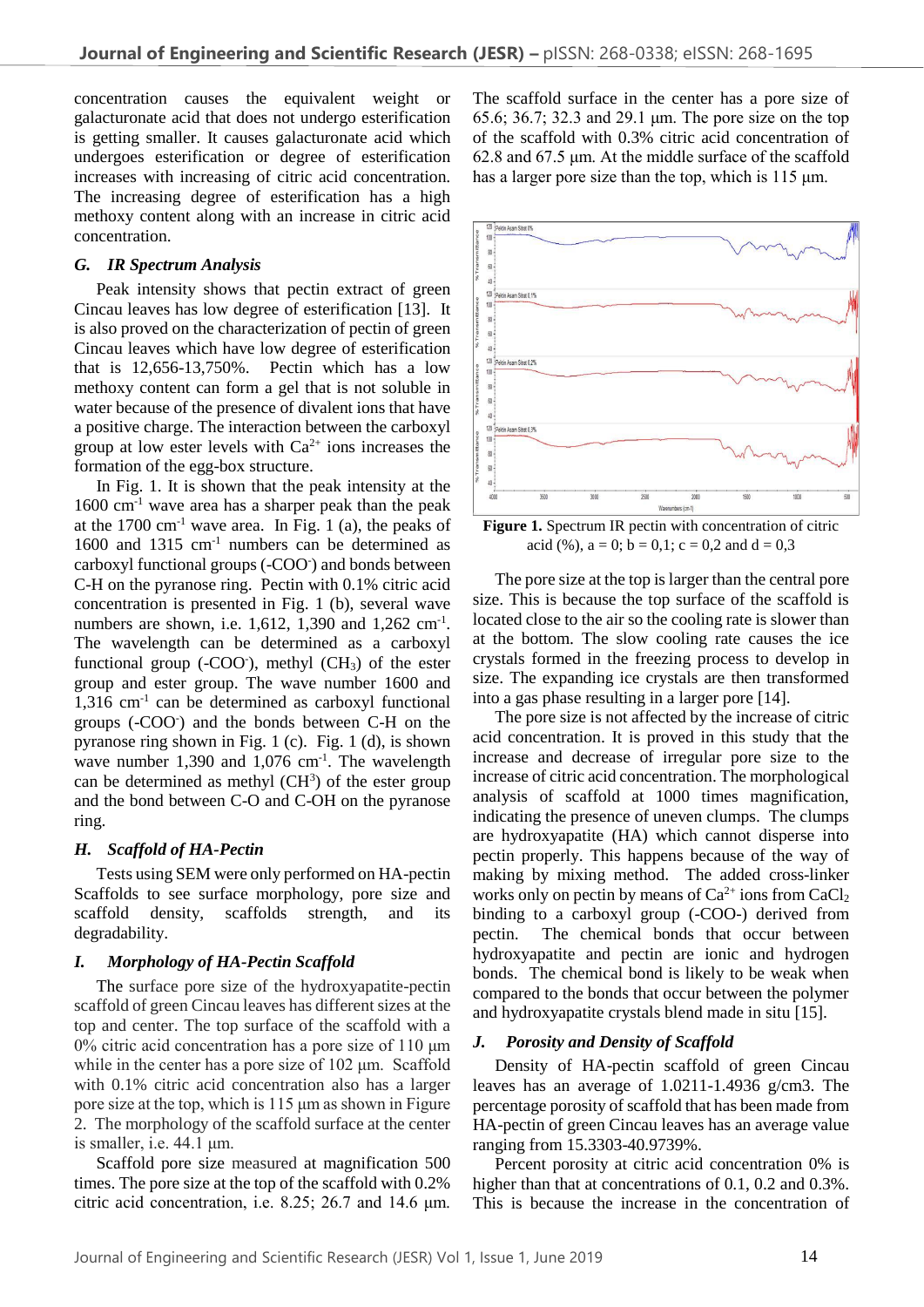citric acid causes polygalacturonate acid polymer to depolymerize on glycosidic bonds that affect the ability of pectin in gel forming. The difficult of gel formed causes a decrease in the ability of pectin to absorb water, so that when freezing, the ice crystals are formed slightly and form a small pore structure [4].

According to Narbat et al. [16], the value of the density test results can show the strong power of the scaffold, so if the density is higher, then the higher the compressive strength also. The value of the porosity test results the higher, causing the strong power of the lower scaffold, because of the more pore formation.

# *K. Strength Scaffold*

The results of the compressive test on the HA-pectin scaffold have a low value with an average of 0.03 to 0.147 MPa. Increasing the concentration of citric acid causes the scaffold pressure test results are smaller.

Scaffolds require strong resistance to retain their shape during the formation of bone tissue cells, resistant to pressure and pull after implantation into the body [14]. Increasing the concentration of citric acid causes the scaffold resistance to the load to be weak. The value of the low test result is caused by the formation of HA crystals that could not be dispersed into pectin properly. Hydroxyapatite can be easily moved or released from the polymer because the bond between pectin and hydroxyapatite is weak so that the compressive strength becomes low [15].

# *L. The Ability of Degradation*

Degradation is an important scaffold parameter in tissue engineering. This is because, after being implanted into the body, the scaffold must be degraded as a result of the growth of newly formed bone tissue in place [16].

On the 7th day after immersion in the lactated ringer solution, the scaffold only experienced a slight degradation of its initial mass. Scaffold mass at the concentration of citric acid 0; 0.1 and 0.2% increased degradation on day 14. On day 21, scaffold was still degraded but not as much as at day 14. The scaffold is soaked in 1 M CaCl2 solution before soaking in ringer lactate solution to link gel tissue so that the scaffold can survive or degrade gradually during and after 21 days in the lactate ringer solution [13].

Scaffold degradation is caused by calcium ions which initially bind to pectin and are useful as crosslinkers in the scaffold, released by the presence of sodium and potassium ions present in the lactate ringer solution [17]. The pectin polymer chain which is not binding to the calcium ion then produces a carboxyl group (-COO-) so that the pectin is easily soluble. Soluble pectin causes the pectin polymer to degrade gradually and removed from the body through the process of excretion [18].



**Figure 2.** Morphology of scaffold with citric acid concentration, ie 0 (a,b); 0,1 (c,d); 0,2 (e,f) and 0,3% (g,h), at the top of scaffold  $(a, c, e, g)$  and at the middle  $(b, d, f, h)$ with magnification 45.

Scaffold that can be done degradation test only 3 variation of citric acid concentration that is 0; 0.1 and 0.2%. Scaffold of HA-pectin with 0.3% citric acid concentration could not be tested for degradation. This is probably because the scaffold contains pectin extracted with 0.3% citric acid concentration having a galacturonate polymeric that is much depolymerized [8]. This is evidenced by the destruction of scaffold with 0.3% citric acid concentration after soaking in a solution of its crosslinking agent,  $CaCl<sub>2</sub> 1 M$ .

# **IV. CONCLUSION**

Pectin extract results from green Cincau leaf (Premna oblongifolia Merr) using citric acid showed that the increase of citric acid concentration could increase the amount of yields and metoxyl content, but the equivalent weight decreased with the increase of citric acid concentration. While the degree of esterification is relatively low despite the increased concentration of citric acid, it is also supported by the results of observation with FTIR. The observations by FTIR of the resulting pectin show there are carboxyl